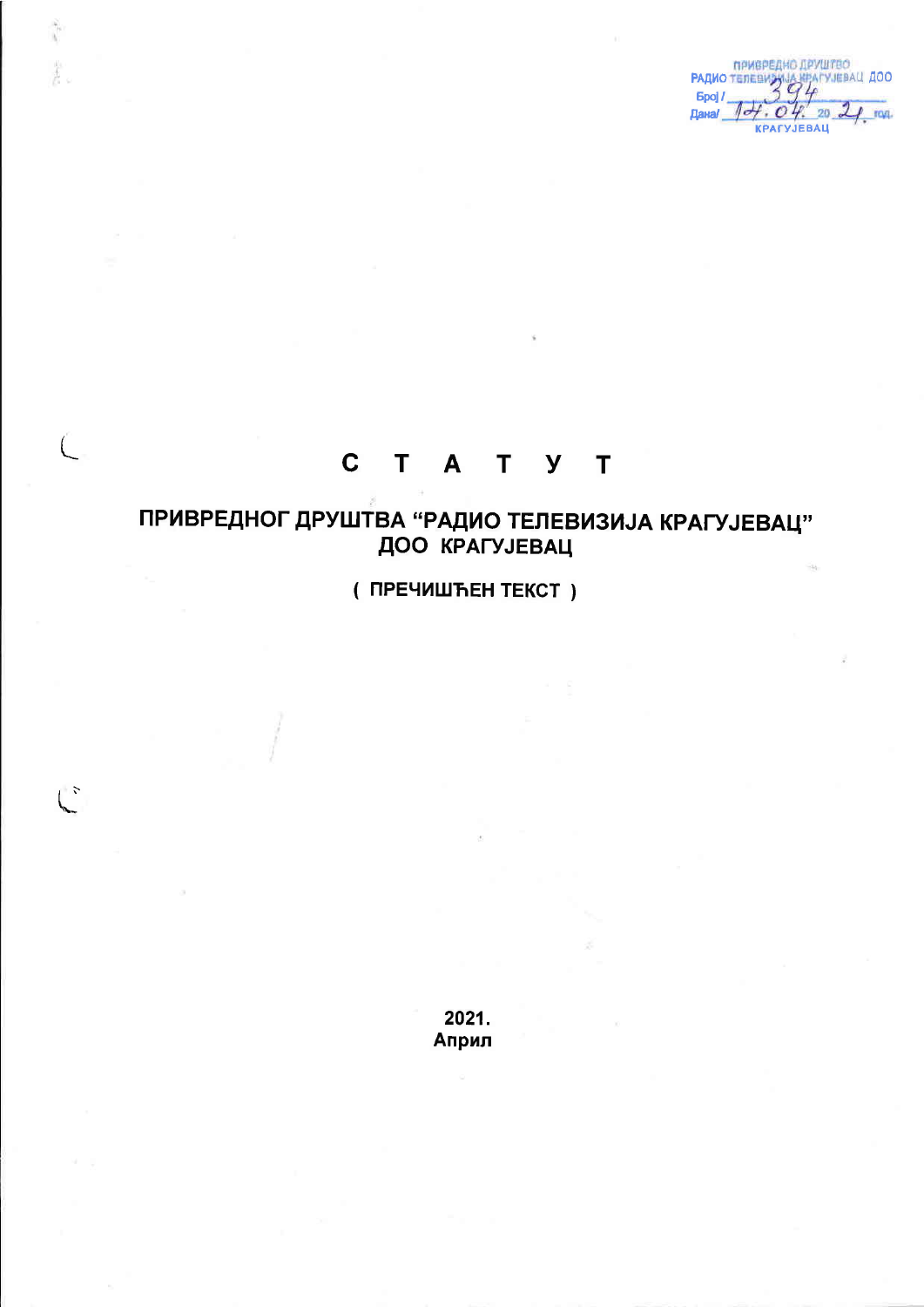## **I ОПШТЕ ОДРЕДБЕ**

 $\overline{\mathcal{L}}$ 

 $\overline{\phantom{a}}$ 

## I'lnar 1.

Уговором о преносу удела "Радио телевизије Крагујевац" доо Крагујевац бр. 023-92/17-02 од 27.06.2017. године закљученим између Републике Србије и града Крагујевца, Град је преузео оснивачка права над Привредним друштвом "Радио телевизија Крагујевац" доо, Крагујевац.

Одлуком о оснивању град Крагујевац број 023139/1од 28.07.2017.године, преузима удео и 100 % оснивачког капитала над радом и пословањем Привредног друштва "Радио телевизија Крагујевац" доо Крагујевац.

Привредно друштво је уписано у Регистар Агенције за привредне регистре у складу са Законом, Решењем број: БД 58866/17 од 10.07.2017. и БД. 66237/ 17 од 02.08.2017

Друштво има матични број 06875793, под којим се води код Републичког органа за статистику.

#### Члан 2.

Статутом Привредног друштва "Радио телевизија Крагујевац" доо Крагујевац<br>(у даљем тексту: Друштво), уређују се питања од значајна за рад и пословање Друштва и за остваривање права, обавеза и одговорности запослених у Друштву у складу са законом, а нарочито:

-правни положај Друштва;

-пословно име и седиште Друштва;

-печат и штамбиљ;

-делатност Друштва;

-средства за рад

-основни капитал;

- права,обавезе и одговорности између Друштва и оснивача

-стицање прихода, расподела добити и покриће губитака

-заступање и представљање Друштва;

-заштита на раду, безбедност имовине и заштита и унапређење животне средине

- пословна тајна;

 $-$  општи акти друштва.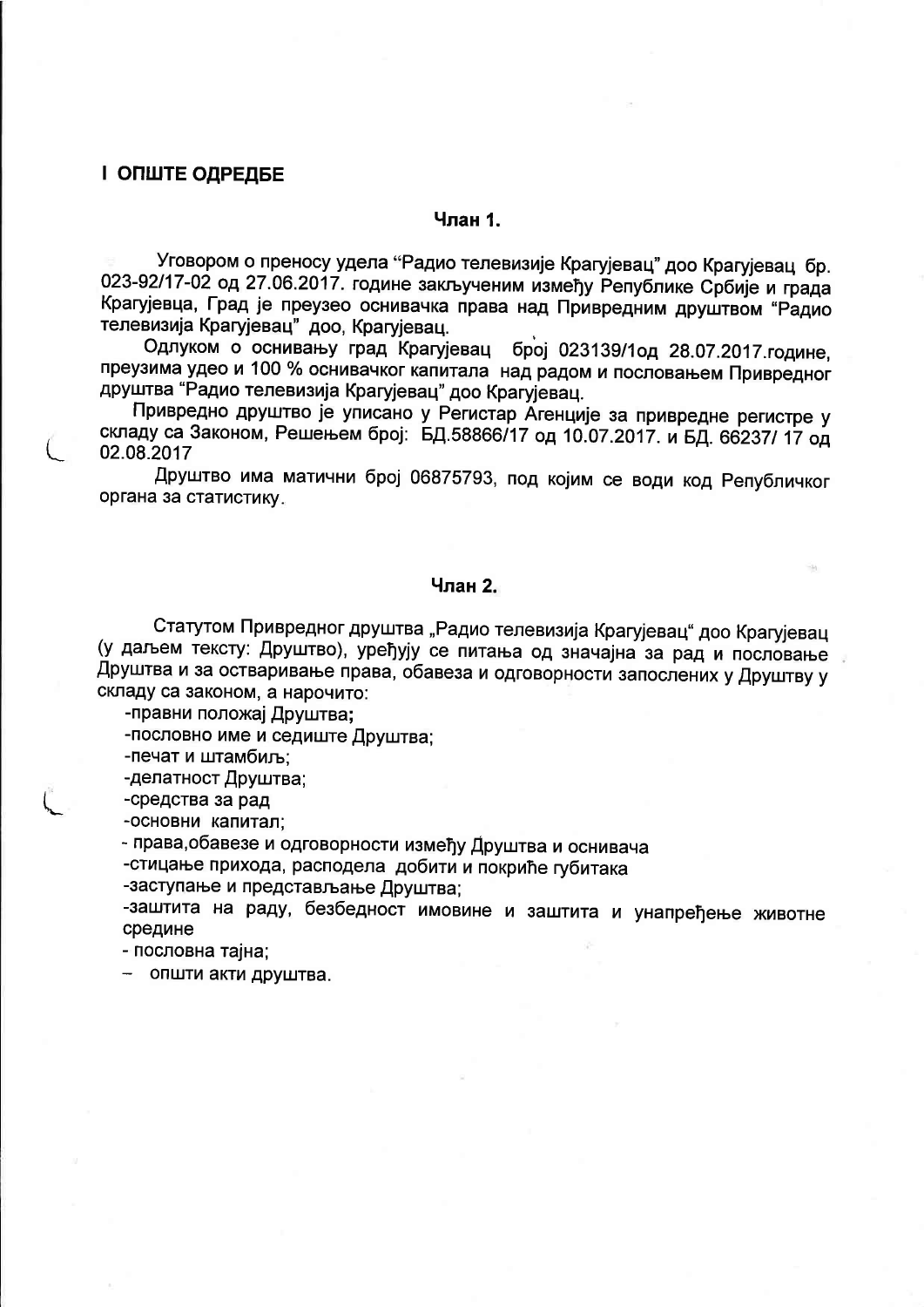#### $4$ пан $3$

Друштво је основано у циљу остваривања програмске оријентације која:

обезбеђује истинито, благовремено и непристрасно информисање грађана, које доприноси слободном формирању њихових мишљења,

- доприноси општем образовању, стручном уздизању и ширењу знања из свих области:

-доприноси развијању културног, уметничког и националног стваралаштва на територији града Крагујевца и Шумадије.

#### **Члан 4.**

Програмска оријентација Друштва је нестраначка и заснива се на благовременом, непристрасном и истинитом информисању грађана са тежњом ка задовољавању њихових информативних, образовних, културних и других потреба и интереса.

#### **Члан 5.**

Ради остваривања програмске оријентације Друштва сви новинари су дужни да у обављању своје делатности поштују начела истинитости, независности од страначких и других интереса, благовременог и непристрасног информисања, у складу са прописима о јавном информисању и Кодексом новинара.

## **II ПОСЛОВНО ИМЕ И СЕДИШТЕ**

#### Чпан 6

Друштво послује под пословним именом: Привредно друштво" Радио телевизија Крагујевац" доо Крагујевац.

Седиште Друштва је у Крагујевцу.

Адреса седишта Друштва и адреса за пријем поште је: Бранка Радичевића број 9, Крагујевац.

#### **III ПЕЧАТ И ШТАМБИЉ**

#### Члан 7.

Друштво има печат и штамбиљ.

Печат је округлог облика, пречника 32 мм, на коме је исписано пословно име Друштва и седиште друштва на српском језику ћириличним писмом.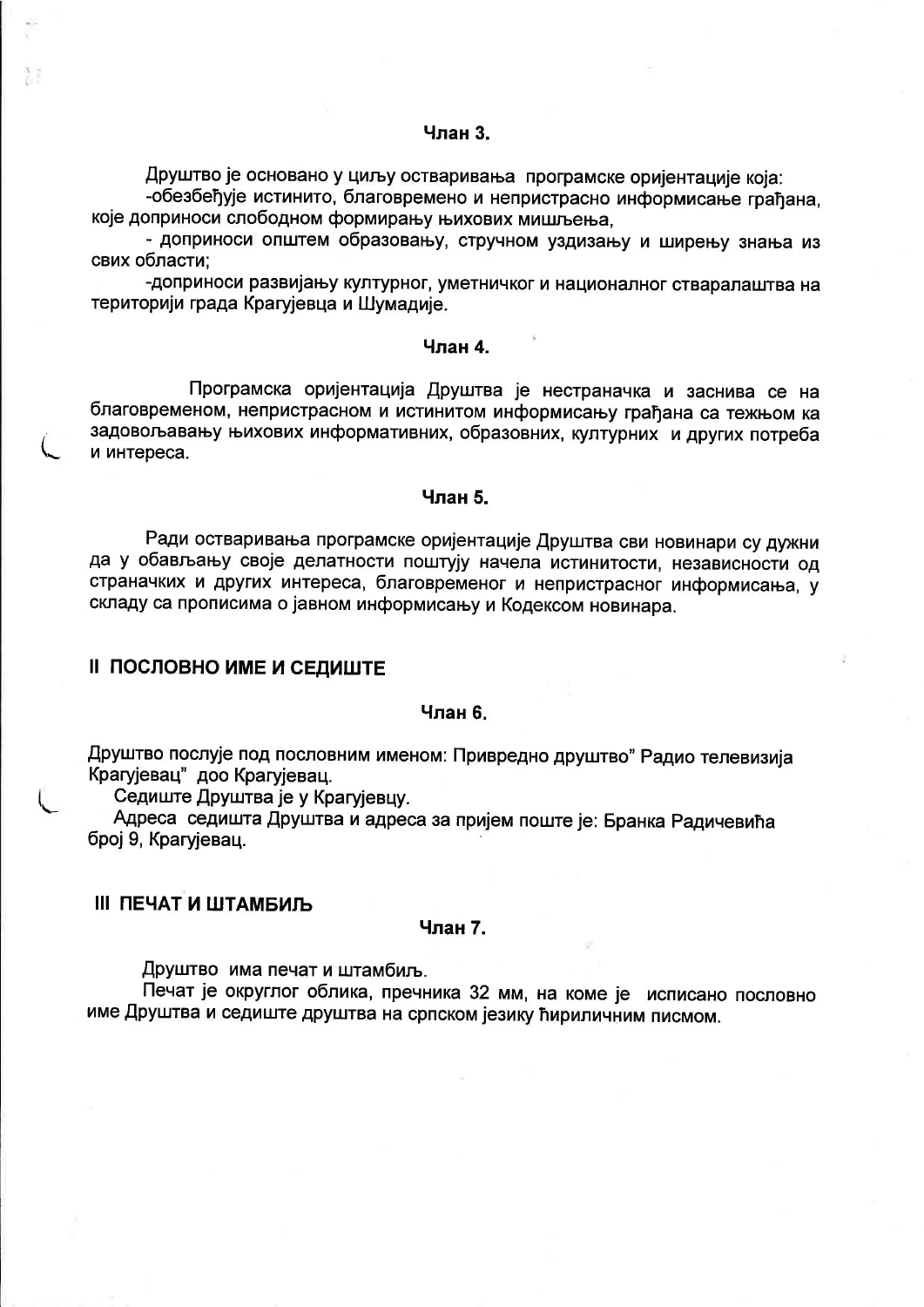#### $_{\text{Hau}$   $_{\text{R}}$

Штамбиљ је правоугаоног облика величине 32 мм х 25 мм и исписано пословно име Друштва и седиште друштва на српском језику ћириличним писмом.

Директор друштва доноси одлуку којом се утврђује начин употребе и чувања печата и штамбиља друштва.

#### Члан 9.

Друштво има текуће рачуне отворене код пословних банака у Крагујевцу.

Друштво има порески идентификациони број, додељен од републичке Управе јавних прихода.

### **IV ДЕЛАТНОСТ**

#### Члан 10.

Претежна делатност Друштва је:

- 6020 производња и емитовање телевизијског програма; Поред претежне делатности Друштво обавља и следеће делатности:
- 6010 емитовање радио програма;
- 5813 издавање новина;
- 5814 издавање часописа и периодичних издања;
- 5819 остала издавачка делатност;
- 6391 делатност новинских агенција;
- 7420 фотографске услуге;
- 5911 производња кинематографских дела, аудио-визуелних производа и телевизијског програма;
- 5920 снимање и издавање звучних записа и музике;
- 6110 кабловске телекомуникације;
- 6120 бежичне телекомуникације;
- 6130 сателитске комуникације;
- 6190 остале телекомуникационе делатности;
- 7320 истраживање тржишта и испитивање јавног мњења;
- 7311 делатност рекламних агенција;
- 7312 медијско представљање;
- $-7739$ изнајмљивање и лизинг осталих машина, опреме и материјалних добара:
- 7722 изнајмљивање видео-касета и компакт дискова;
	- -7729 изнајмљивање и лизинг осталих предмета за личну употребу у домаћинству;
- 9001 извођачка уметност;
- 9002 друге уметничке делатности у оквиру извођачке уметности;
- 9003 уметничко стваралаштво;
- 3299 производња осталих предмета;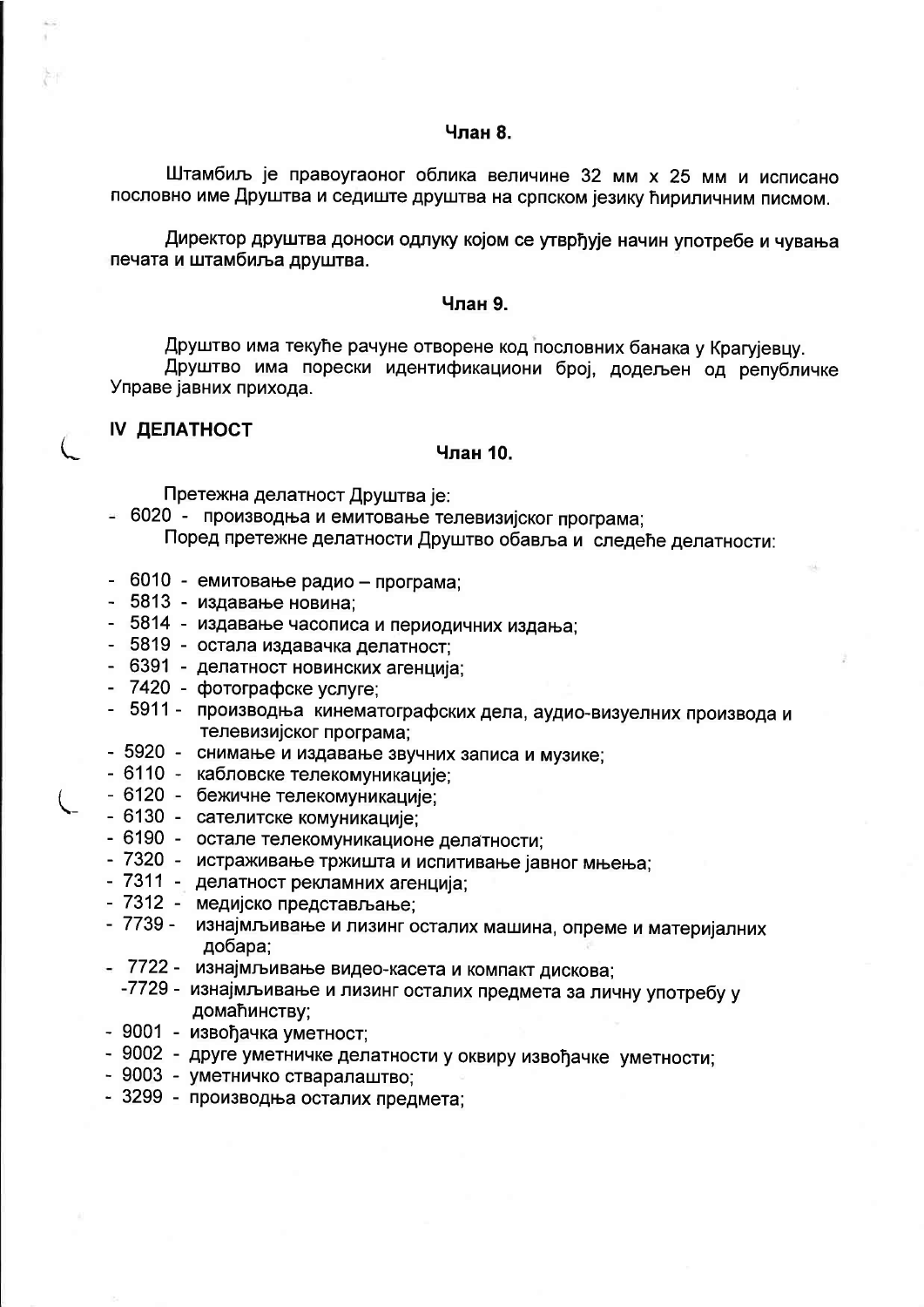- 5811 издавање књига;
- 5812 издавање именика и адресара;
- 5920 снимање и издавање звучних записа и музике;
- 1723 производња канцеларијских предмета од папира;
- 1812 остало штампање;
- 1813 услуге припреме за штампу:
- 1820 умножавање снимљених записа;
- 4761 трговина на мало књигама у специјализованим продавницама;
- 4762 трговина на мало новинама и канцеларијским материјалом у специјализованим продавницама;
- 4741 трговина на мало рачунарима, периферним јединицама и софтвером у специјализованим продавницама;
- -4742 трговина на мало телекомуникационом опремом у специјализованим продавницама;
- -7021 делатност комуникација и односа са јавношћу.

Поред делатности из става 1. овог члана Друштво може обављати и све друге делатности уколико за то испуњава услове предвиђене законом.

О промени делатности Друштва одлуку доноси Скупштина друштва уз сагласност Оснивача.

## **V СРЕДСТВА ЗА РАД**

Имовину Друштва чине непокретне и покретне ствари као и друга средства која Друштво користи о обављању делатности.

### Члан 11.

## **VI ОСНОВНИ КАПИТАЛ**

Град Крагујевац преузима вршење оснивачких права са стањем основног капитала Друштва на дан уписа уговора о преносу удела Привредног друштва "Радио телевизија Крагујевац" доо, Крагујевац у Агенцији за привредне регистре, који се састоји од уписаног и уплаћеног новчаног капитала од 7.165.200 рсд на дан 31.12.1998. године и 793.000 рсд на дан 01.05.2003 на дан 01.05.2003.године,што представља 100% основног капитала Друштва.

Удео Оснивача у основном капиталу Друштва износи 100 %. Средства за рад Друштва су у јавној својини, односно у својини града Крагујевца.

# **VII ПРАВА, ОБАВЕЗЕ И ОДГОВОРНОСТИ ИЗМЕЂУ ПРЕДУЗЕЋА И ОСНИВАЧА**

#### Члан 12.

Оснивач има право управљања Друштвом, на начин утврђен законом.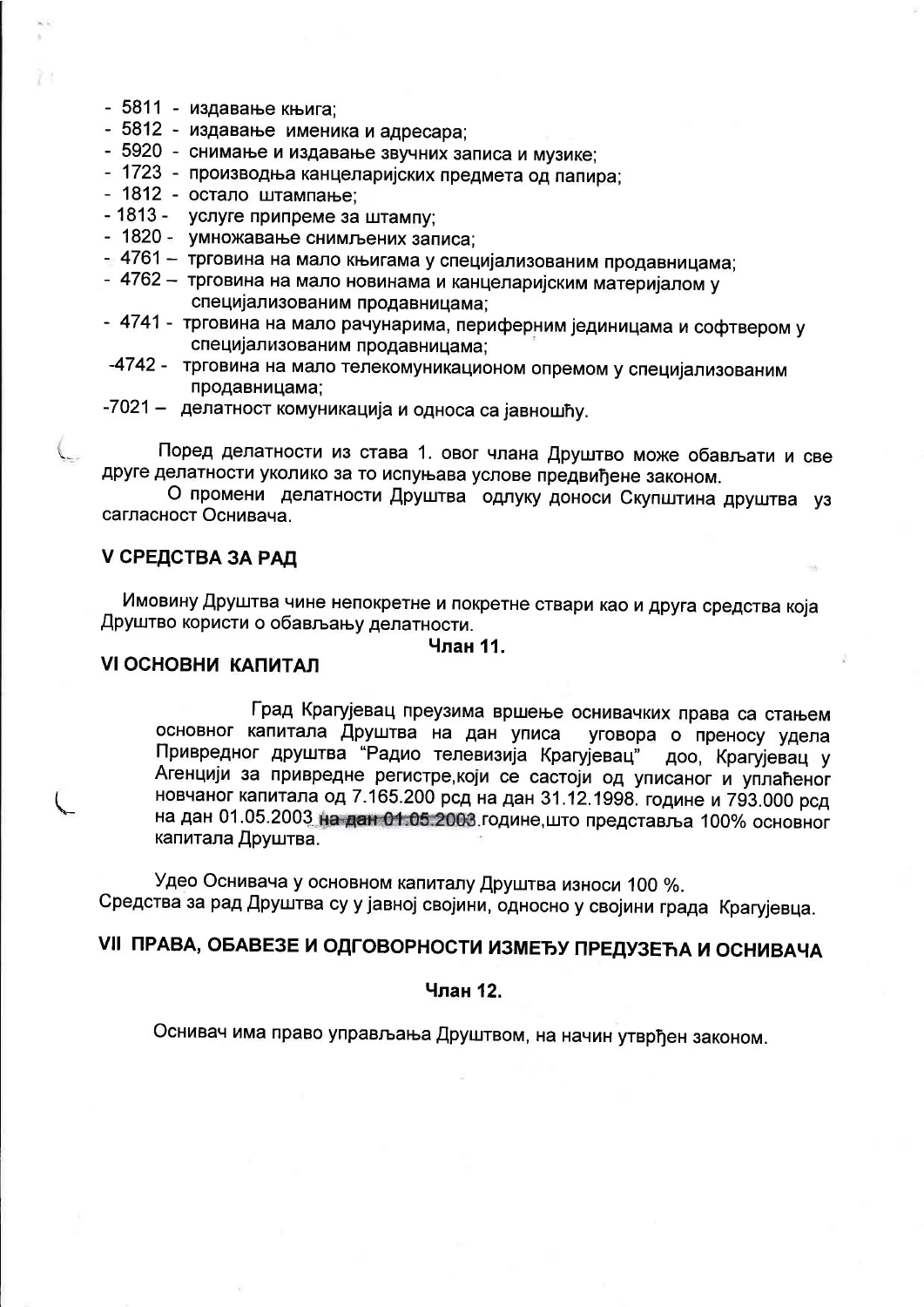## **VIII СТИЦАЊЕ ПРИХОДА, РАСПОДЕЛА ДОБИТИ И ПОКРИЋЕ ГУБИТАКА**

### Члан 13.

Средства за обављање делатности Друштво обезбеђују се из: прихода од основне делатности. буцета оснивача и других извора у складу са законом.

## Члан 14.

Добит Друштва се утврђује се и распоређује у складу са законом, другим прописом који уређује расподелу добити и покриће губитка, Статутом, Програмом пословања и годишњим финансијским извештајима Друштва.

### Члан 15.

Одлуку о расподели добити доноси Скупштина друштва уз сагласност оснивача.

Друштво је дужно да део остварене добити уплати у буџет Оснивача, по завршном рачуну за предходну годину.

Висина и рок, односно динамика уплате средстава добити из става 2 овог члана утврђује се Одлуком о буџету Града.

#### **Члан 16.**

Уколико по годишњем обрачуну Друштво искаже губитак, Скупштина друштва, у складу са важећим прописима доноси одлуку о покрићу губитка и доставља је оснивачу на сагласност.

## IX ПРАВА ОБАВЕЗЕ И ОДГОВОРНОСТИ У ПРАВНОМ ПРОМЕТУ

#### Члан 17.

Друштво послује као самостални привредни субјект.

## Члан 18.

Друштво одговара за своје обавезе.

Оснивач не одговара за обавезе Друштва, осим у случајевима предвиђеним законом.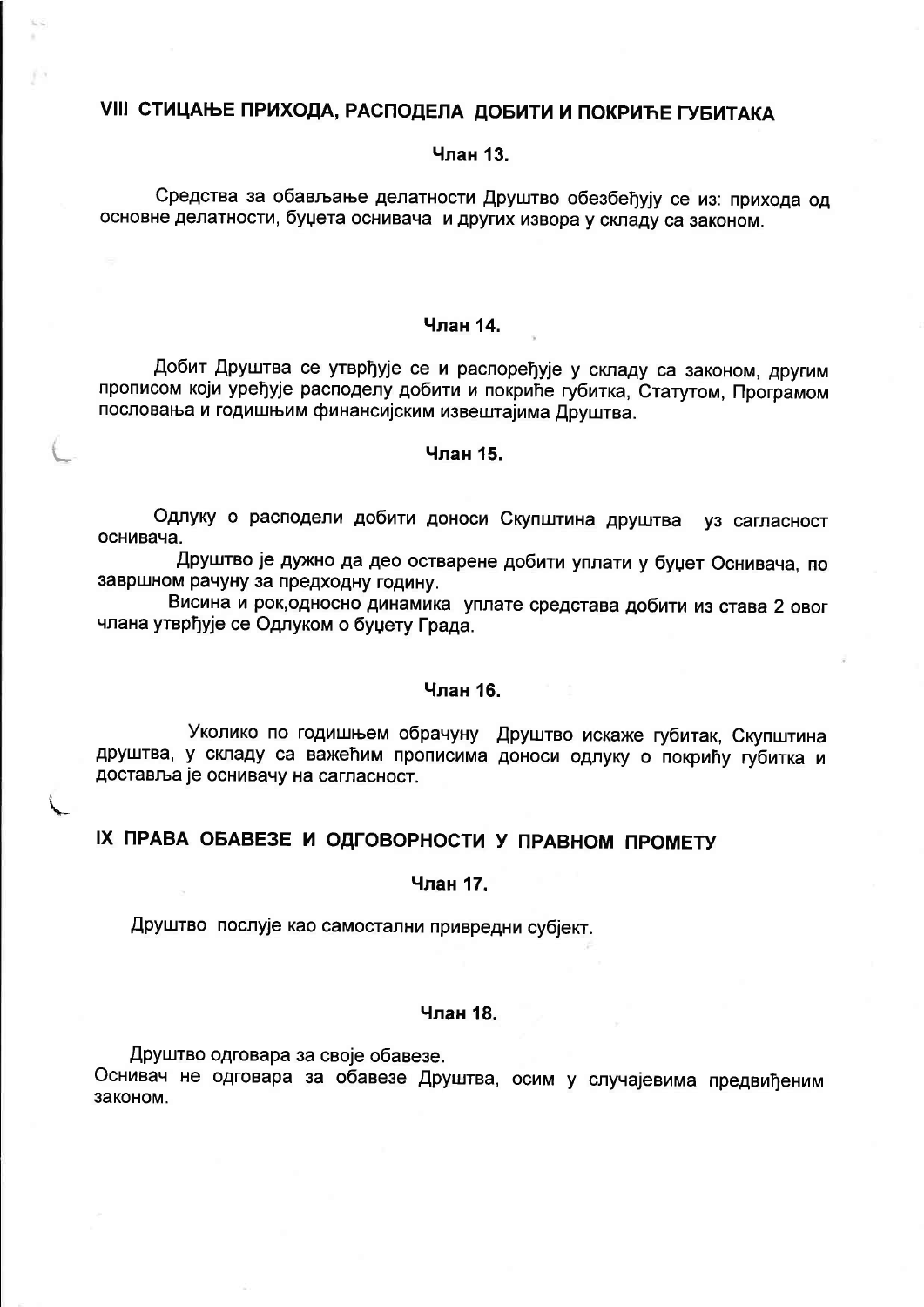## Х ЗАСТУПАЊЕ И ПРЕДСТАВЉАЊЕ

## Члан 19

Друштво има једног директора који је законски заступник Друштва. Директор заступа Друштво у складу са законом.

Директор може да у оквиру својих овлашћења, овласти друго лице да предузима радње из његове надлежности.

Пуномоћје се издаје у писменој форми и може се увек опозвати.

## ХІ УПРАВЉАЊЕ ДРУШТВОМ

## Члан 20.

Управљање Друштва је организовано као једнодомно.

Органи Друштва су:

1. Скупштина друштва и

2. Директор.

## 1. Скупштина друштва

## Члан 21.

Скупштина друштва има три члана, од којих се један члан председник. Председника и чланове Скупштине друштва именује и разрешава Оснивач. Мандат председника и чланова Скупштина Друштва траје четири године.

## Члан 22.

Чланови Друштва не могу бити лица за које постоји законска забрана обављања функције органа Друштва.

Оснивач може разрешити члана Скупштине друштва, са или без навођења разлога за разрешење и пре истека рока на који је именован.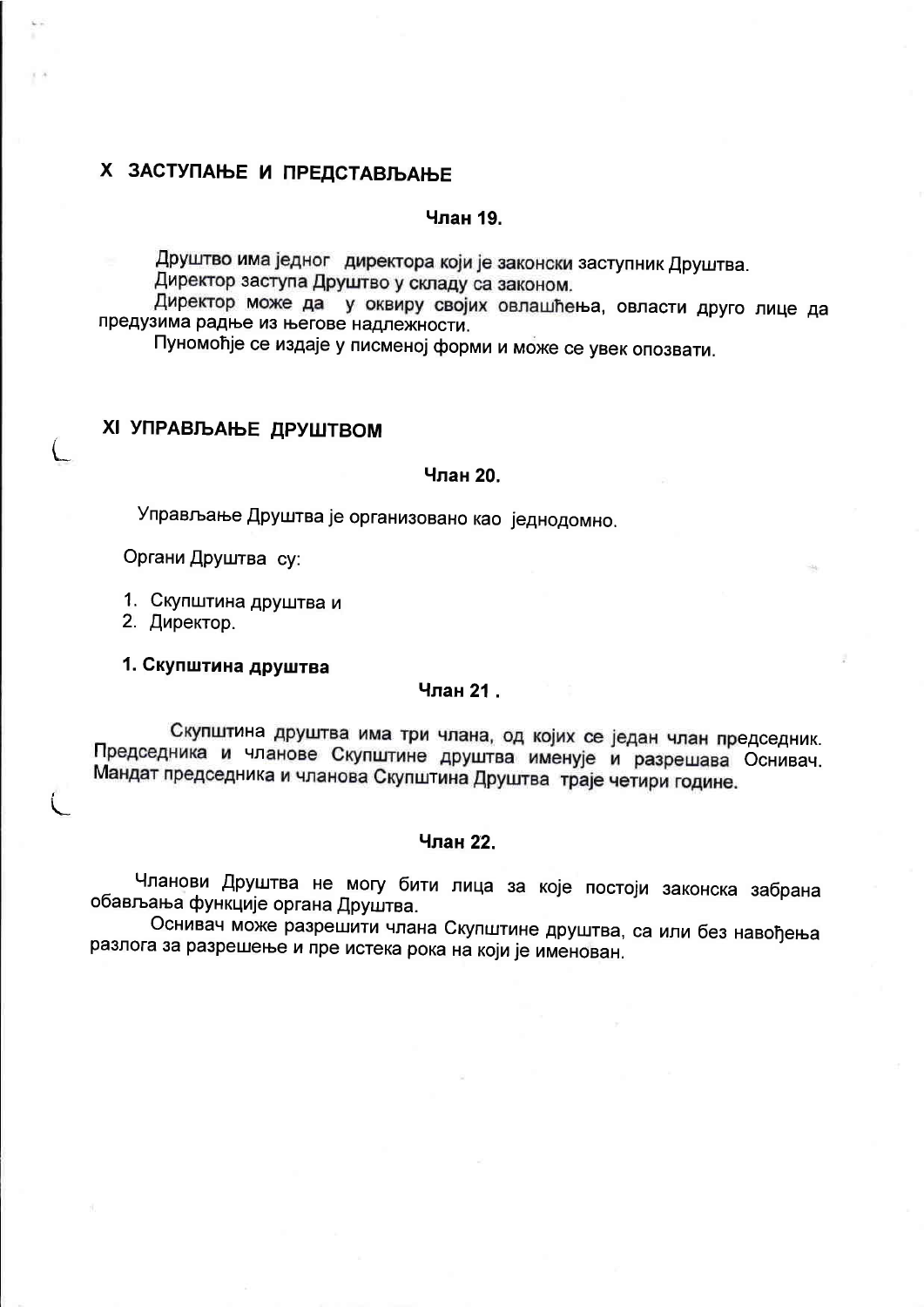### Члан 23

Скупштина друштва:

1) доноси измене оснивачког акта

2) доноси годишњи програм пословања

3) доноси посебан програм коришћења средстава из буџета Града (субвенције);

4) усваја тромесечни извештај о реализацији Годишњег програма пословања Друштва:

5) доноси статут,

6) усваја финансијске извештаје као и извештаје интерног ревизора ако су финансијски извештаји били предмет ревизије;

7) надзире рад директора и усваја извештаје директора о раду Друштва,

8) доноси одлуку о повећању и смањењу основног капитала Друштва;

9) доноси одлуку о статусним променама, променама правне форме и промени делатности Друштва;

10) доноси одлуку о повезивању Друштва са другим друштвима;

11) доноси одлуку о приступању других чланова Друштву уз уношење улога;

12) доноси одлуку о расподели добити и начину покрића губитка;

13) доноси одлуку о отуђењу имовине која припада Друштву;

14) доноси одлуку о давању у закуп имовине која припада Друштву,

15) доноси Правилник о раду Друштва, на предлог директора;

16) именује и разрешава директора и утврђује накнаду за његов рад односно критеријуме за утврђивање накнаде;

17) именује ревизора и утврђује накнаду за његов рад,

18) одлучује о покретању поступка ликвидације, као и о подношењу предлога за покретање стечајног поступка,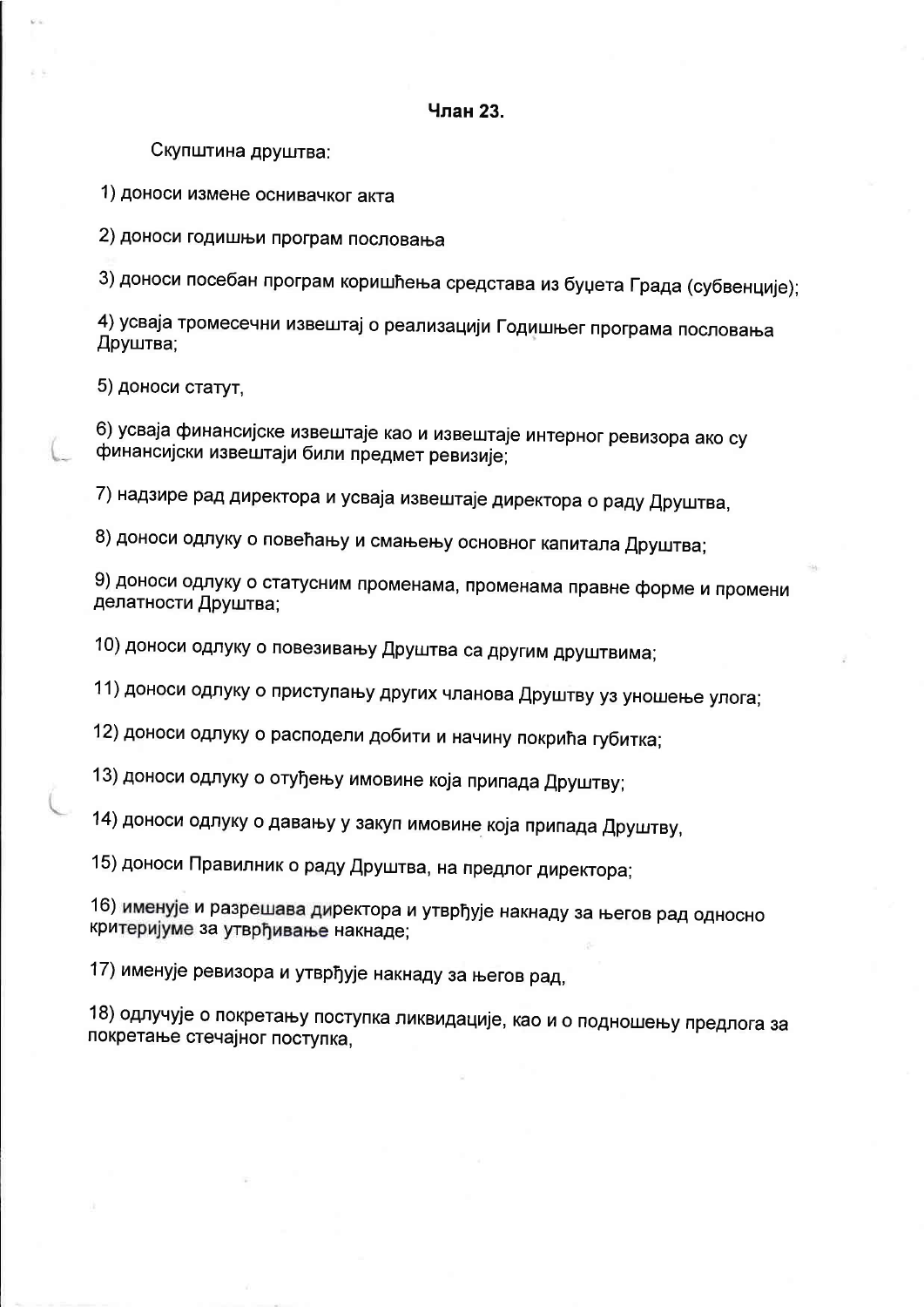19) именује ликвидационог управника и усваја ликвидационе билансе и извештаје ликвидационог управника.

20) одлучује о давању прокуре и пословног пуномоћја Друштва,

21) одлучује о стицању, продаји и залагању имовине.

22) доноси одлуку о давању у закуп или другом располагању имовином која им је дата на коришћење.

23) даје сагласност на акта о унутрашњој организацији и систематизацији послова,

24) доноси Пословник о свом раду.

25) одобрава уговор о приступању новог члана и даје сагласност на пренос удела трећем лицу из члана 167. Закона о привредним друштвима,

26. врши друге послове и одлучује о другим питањима утврђеним законом и оснивачким актом."

### Члан 24.

Надлежни орган оснивача даје сагласност на акте из члана 23.

- Скупштина града на тачке 1, 2, 5, 6, 8, 9, 10, 11, 12, 13, 18, 19, 21 и 25;

- Градско веће на тачке 3, 14, 15 и 22.

#### Члан 25.

Председник и чланови Скупштине друштва имају право на одговарајућу накнаду за рад у Скупштини.

Висина накнаде из става 1. овог члана утврђује се посебном одлуком директора.

#### 2. Директор

## Члан 26.

Директора Друштва именује и разрешава Скупштина друштва.

Директор Друштва именује се на период од четири године.

Скупштина Друштва може разрешити директора, са или без навођења разлога за разрешење и пре истека рока на који је именован.

## Члан 27.

За директора Друштва именује се лице које испуњава опште услове предвиђене законом, стечено високо образовање из одговарајуће научне области на основним академским студијама у обиму од најмање 240 ЕСПБ бодова, мастер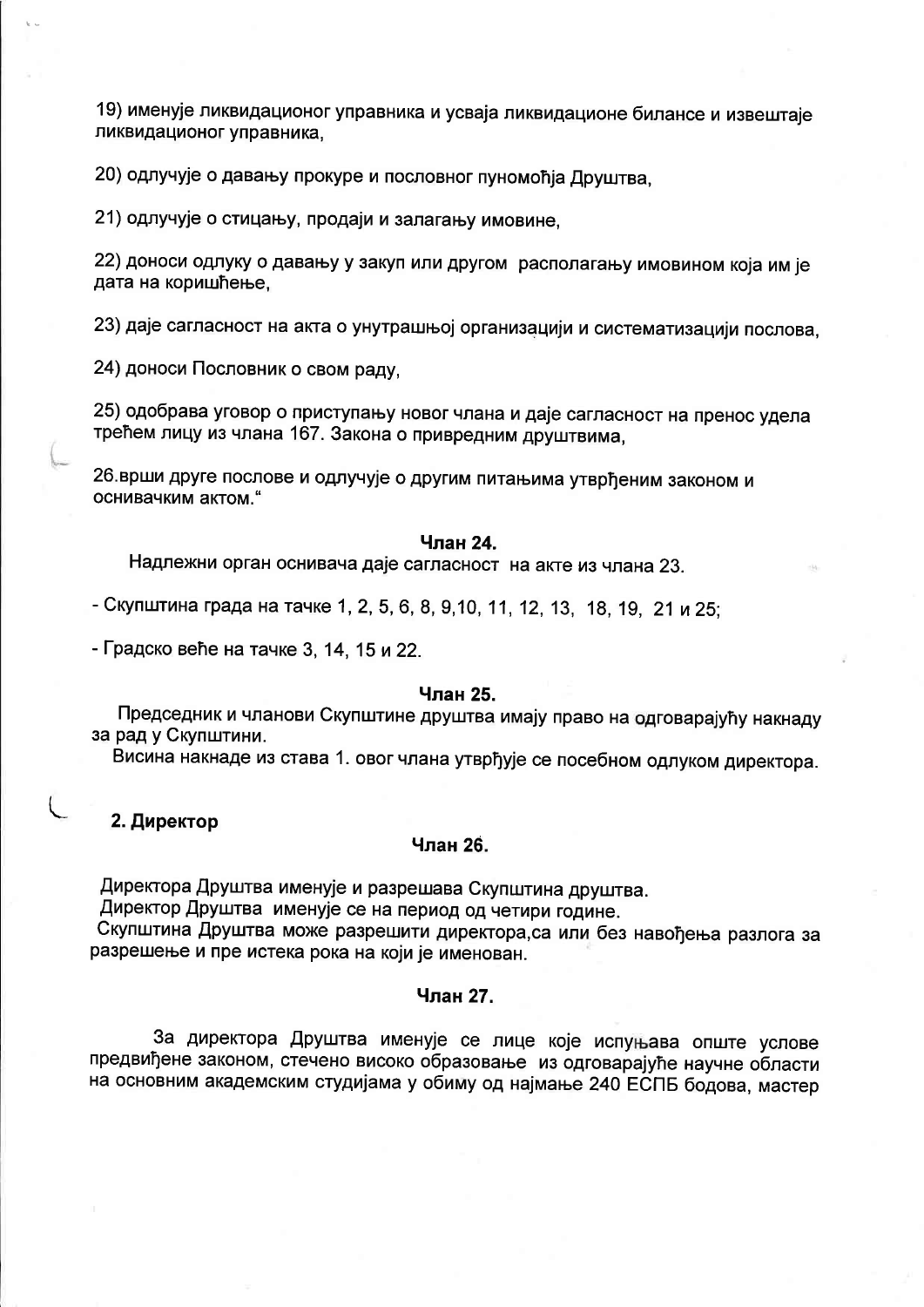академским студијама, мастер СТРУКОВНИМ студијама. специјалистичким академским студијама, специјалистичким струковним студијама, односно на основним студијама у трајању од најмање четири године или специјалистичким студијама на факултету и најмање три године радног искуства у струци.

## Члан 28.

Директор Друштва:

1) заступа друштво и води послове Друштва у складу са законом, оснивачким актом и одлукама Скупштине друштва;

2) одговара за законитост рада Друштва, као и за реализацију одлука Оснивача;

3) предлаже годишњи програма пословања и посебан програм коришћења средстава из буџета Града и одговоран је за њихову реализацију;

4) предлаже финансијске извештаје и одговоран је за тачност истих;

5) спроводи одлуке Скупштине Друштва;

6) предлаже акт о унутрашњој организацији и систематизацији послова,

7) утврђује предлог Правилника о раду,

8) доставља, пре исплате зарада, образац за контролу обрачуна и исплата зарада надлежном органу оснивача на оверу,

9) закључује уговоре о раду на одређено време,

10) доноси друга општа и појединачна акта у складу са законом;

11) врши и друге послове одређене законом, овом одлуком и Статутом Друштва.

Надлежни органи оснивача дају сагласност на акте из става 1. овог члана. и то:

Градско веће на акта из тачке 9 - сагласност за пријем у рад на одређено време; Градска управа у чијој су надлежности послови контроле и надзора над правним субјектима чији је оснивач Град, врши оверу образаца из тачке 8.

### Члан 29.

Директор Друштва заснива радни однос на одређено време. Уговор о раду директор закључује са председником Скупштине Друштва.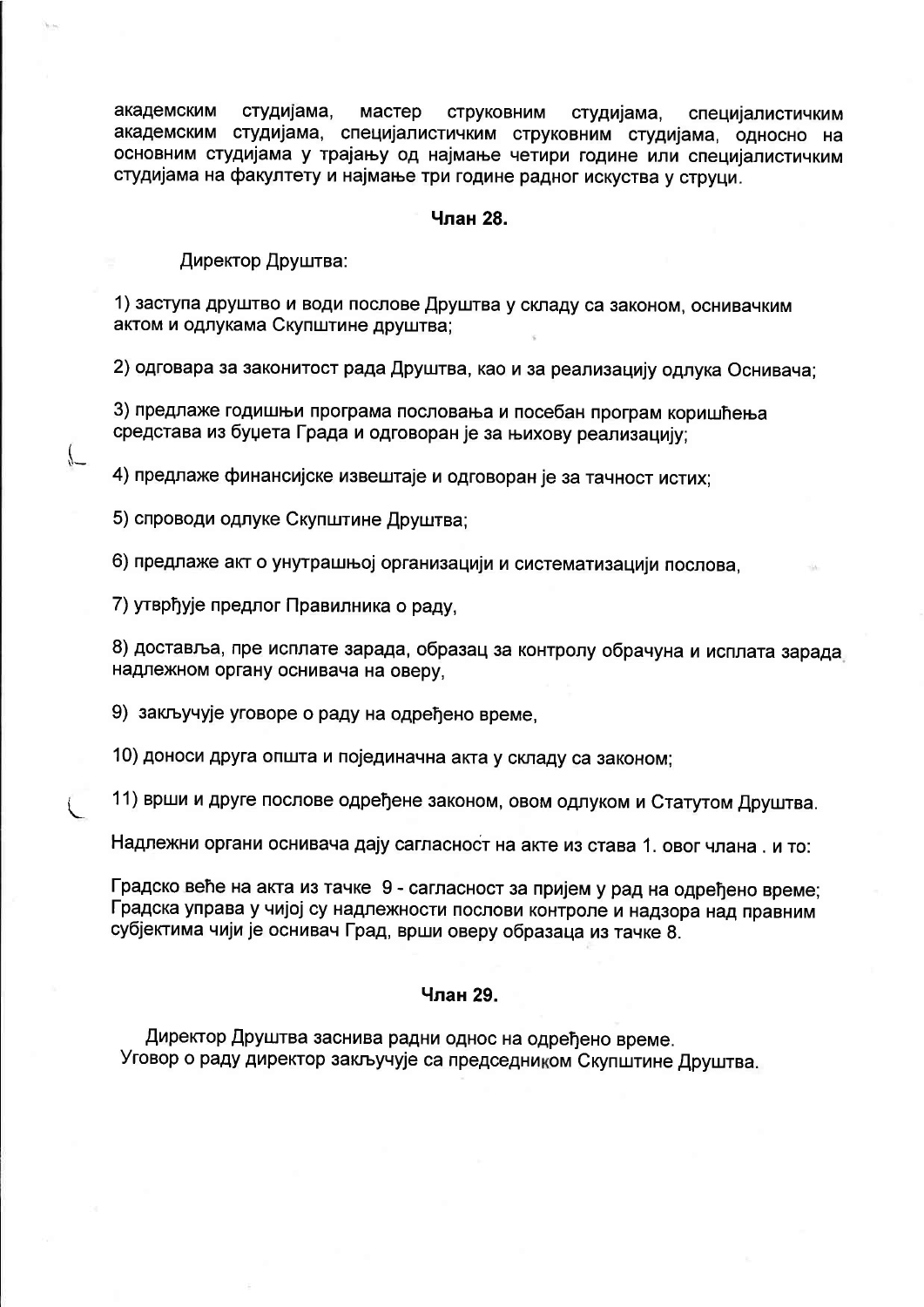#### Члан 30.

Мандат директора престаје истеком периода на који је именован, оставком и разрешењем.

#### Члан 31.

Скупштина Друштва може именовати вршиоца дужности директора до именовања директора Друштва.

Вршилац дужности директора има сва права, обавезе и овлашћења које има директор Друштва.

## ХІІ ПРОГРАМ ПОСЛОВАЊА И ИЗВЕШТАВАЊЕ

### Члан 32.

За сваку календарску годину Друштво доноси годишњи програм пословања (у даљем тексту: Програм) и доставља га оснивачу ради давања сагласности. Програм се сматра донетим када на њега сагласност да надлежни орган оснивача.

#### Члан 33.

Уколико Друштво не донесе Програм из члана 32. овог Статута до почетка календарске године за коју се доноси, зараде се обрачунавају и исплаћују на начин и под условима утврђеним програмом за претходну годину све до доношења Програма у складу са чланом 32. овог Статута.

#### **XIII ПРАВА И ОБАВЕЗЕ ЗАПОСЛЕНИХ**

#### Члан 34.

Запослени у Друштву остварују право на одговарајућу зараду и друга права, обавезе и одговорности по основу рада, у складу са Законом и Правилником о раду.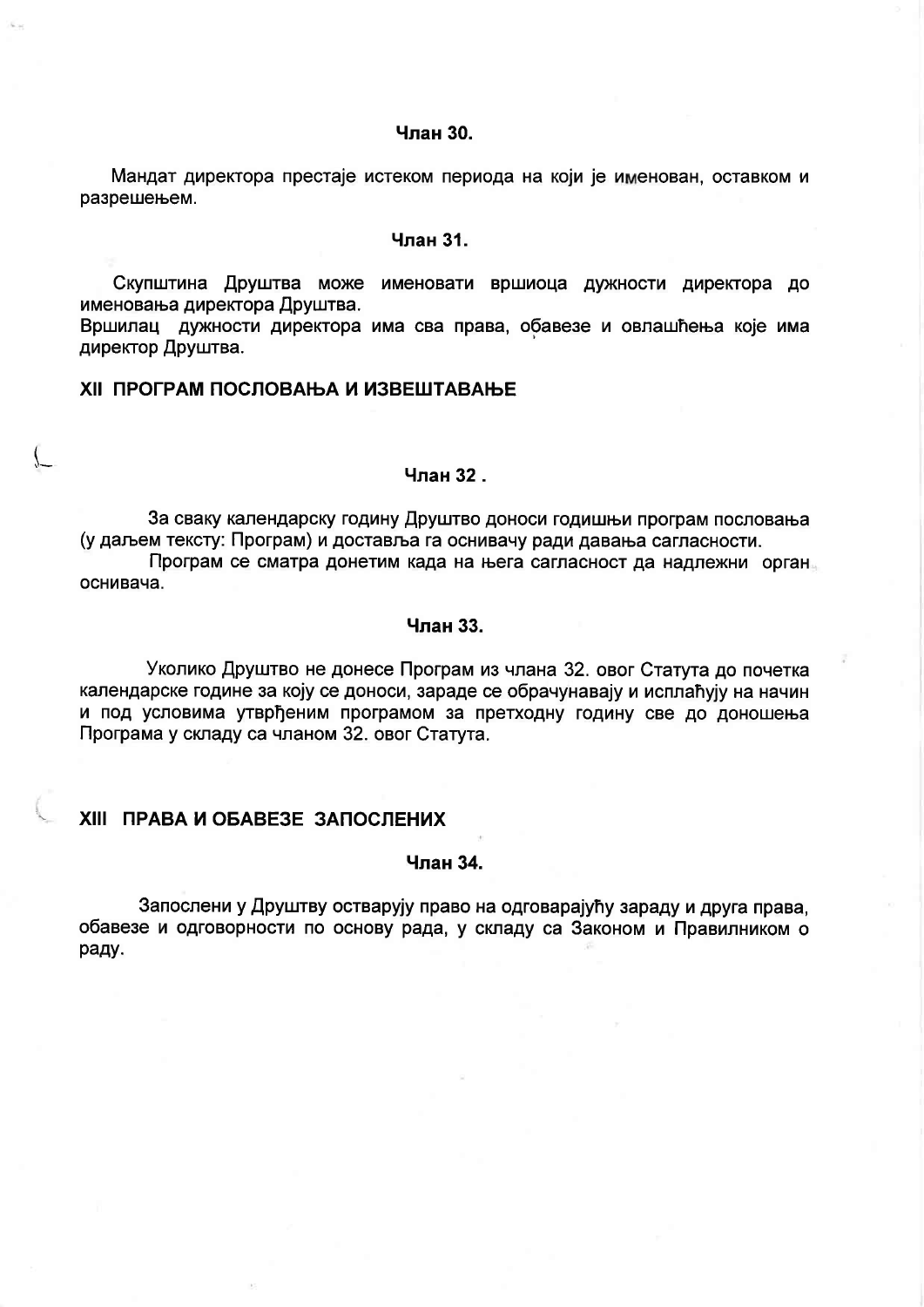### **XIV JABHOCT У РАДУ**

#### Члан 35.

Обавештавање запослених у Друштву врши се излагањем и објављивањем одлука, извештаја и информација на огласној табли Друштва, или на други погодан начин.

## ХУ ОСТВАРИВАЊЕ САРАДЊЕ СА СИНДИКАТОМ

Члан 36.

Органи Привредног друштва обезбеђују сарадњу са Синдикалном организацијом Друштва ради остваривања права запослених из рада и по основу рада, као и других права утврђених Законом, преко Извршног одбора синдиката.

## ХVІ ЗАШТИТА НА РАДУ, БЕЗБЕДНОСТ ИМОВИНЕ И ЗАШТИТА ЖИВОТНЕ **СРЕДИНЕ**

## Члан 37.

Органи Друштва и запослени дужни су да организују обављање делатности на начин који осигурава безбедност на раду, као и да спроведе потребне мере заштите на раду, безбедности имовине и заштите и унапређења животне средине.

#### Члан 38.

Друштво је дужно да у обављању своје делатности обезбеђује потребне услове за заштиту и унапређење човекове средине и да спречава узроке и отклања штетне последице које угрожавају природне и радом створене вредности животне средине.

## **XVII ПОСЛОВНА ТАЈНА**

#### Члан 39.

Пословном тајном сматрају се подаци чије би саопштавање трећем лицу могло нанети штету Друштву, као и подаци који имају или могу имати економску вредност зато што нису опште познати нити су лако доступни трећим лицима која би њиховим коришћењем или саопштавањем могла остварити економску корист и који су од стране Друштва заштићени одговарајућим мерама у циљу чувања њихове тајности.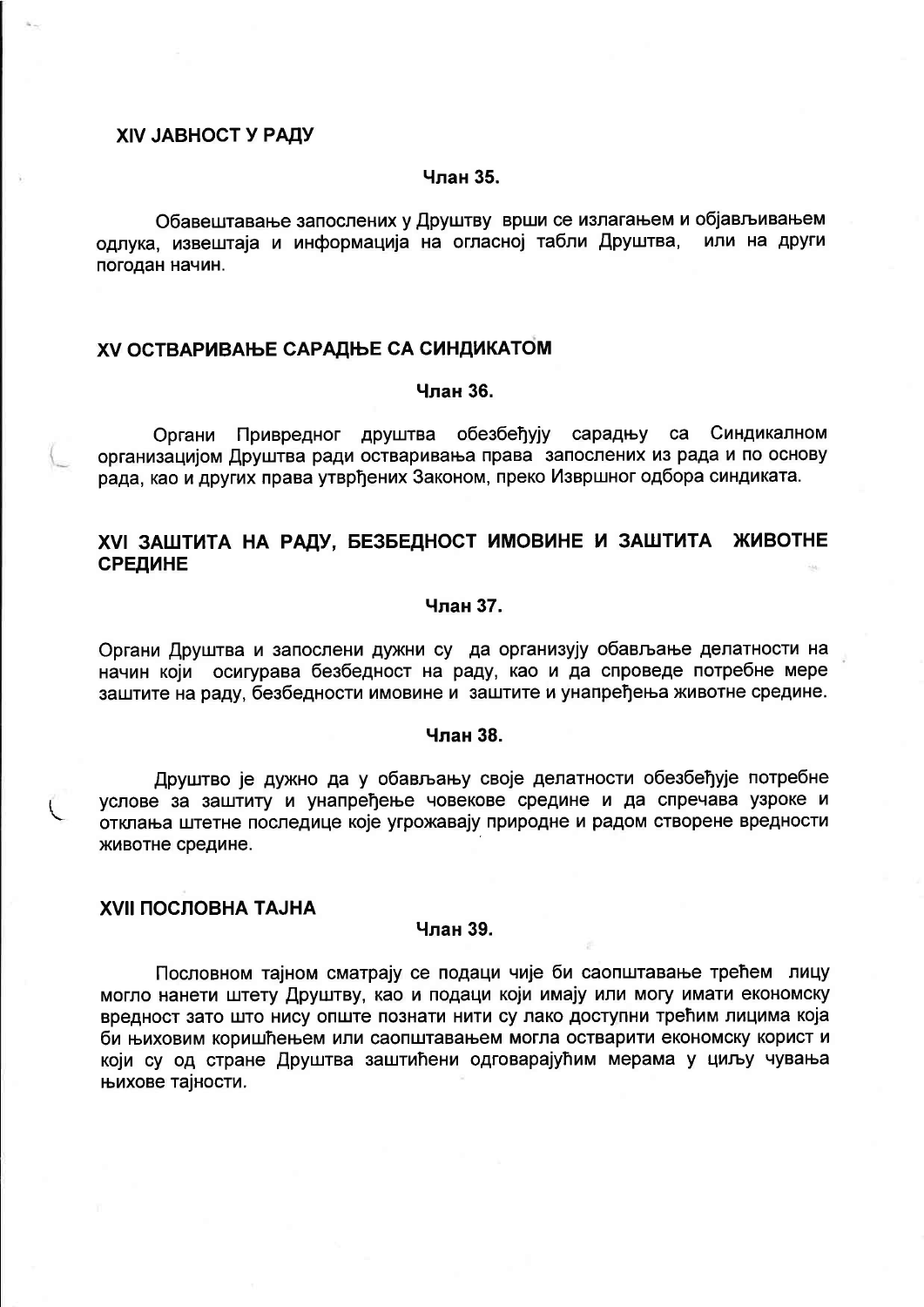Пословна тајна је и податак који је законом, другим прописом или актом Друштва одређен као пословна тајна.

Актом Друштва као пословна тајна може се одредити само податак који испуњава услове из става 1. овог члана.

Не могу се као пословна тајна одредити сви подаци који се односе на пословање Друштва.

Акт из става 3. овог члана доноси Скупштина друштва на предлог директора.

Директор, чланови Скупштине друштва и запослени у Друштву дужни су да чувају пословну тајну Друштва.

Не сматра се повредом дужности чувања пословне тајне саопштавање података чија је обавеза саопштавања прописана законом, неопходна ради обављања послова или заштите интереса Друштва и учињена надлежним органима или јавности искључиво у циљу указивања на постојање дела кажњивог законом.

## **ХVIII ОПШТИ АКТИ ПРЕДУЗЕЋА**

#### Члан 40.

Општи акти Друштва су Статут, правилници и други акти којима се на општи начин уређују одређена питања.

Статут је основни општи акт Друштва.

У Друштву се доносе и друга општа акта:

- Колективни уговор код Послодавца;
- Правилник о организацији и систематузацији послова ПД Радио телевизија Крагујевац (Пречишћен текст);
- Правилник о набавкама ПД Радио телевизија Крагујевац доо Крагујевац
- Правилник о пословној тајни;
- Правилник о рачуноводству и рачуноводственим политикама
- Правилник о безбедности и здрављу на раду;
- Правилник о заштити од пожара;
- Правилник о унутрашњем узбуњивању и правима узбуњивача.
- Правилник о условима и начину коришћења службених возила ПД Радио телевизија Крагујевац

Други општи акти Друштва морају бити у сагласности са Статутом.